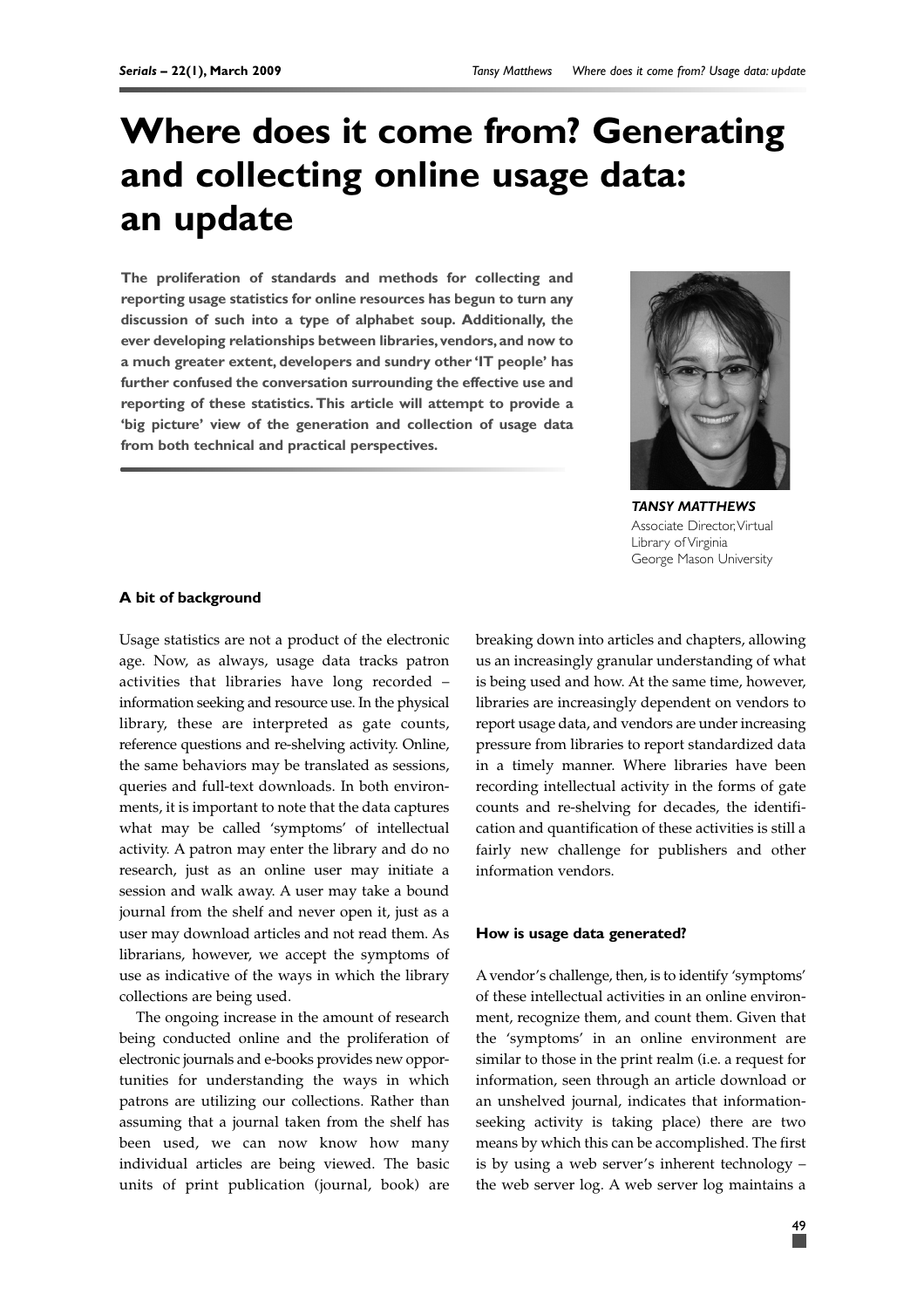history of the requests put to the server. However, in a web server log, an entry is created every time a link is clicked or an image is downloaded; this would capture, for example, not only full-text downloads, but a line might be created every time the vendor's logo was accessed to appear in a web page. Much of the data contained in a web server log is thus of little use, and extracting data from web server logs is impractical for most vendors.

As an alternative, most vendors' systems include a locally created internal logging infrastructure that does not rely on server logs. These infrastructures can be constructed to count only the transactions the vendor wishes to record; for example, database searches and deliveries of fulltext data. Initially, this led to a problem for librarians in using the statistics that were provided – as each vendor created their own logging system, different things were being counted, and different definitions were being applied to the same terms. Librarians needed to know that they were receiving similar data across platforms, otherwise the numbers for each vendor existed in a vacuum and could not be considered in relation to each other. The solution to this problem emerged in Project COUNTER, a project initiated in 2003 as a cooperative effort between libraries and publishers to standardize the reporting of use data (http:// www.projectcounter.org).

## **What role does Project COUNTER play in how vendors generate statistics?**

The Project COUNTER Codes of Practice (COP) provide 'an agreed international set of standards and protocols governing the recording and exchange of online usage data.'1 The COP specifies: the data elements to be measured; definitions of these data elements; usage report content, format, frequency and methods of delivery; protocols for combining usage reports from direct use and from use via intermediaries.2 Though it does provide guidelines for data processing by vendors, the COP does not specify *how* the data should be collected; the decision on how to log usage is left up to the individual vendor. Therefore, vendors that wish to become COUNTER compliant are free to work within their own systems to extract the specified data elements and format them appropriately for delivery. This allows for maximum flexibility on the part of COUNTER participants –

as long as the data that is being reported complies with Project COUNTER's guidelines, the information provider's underlying system may need to be altered very little.

### **What challenges do vendors face in becoming COUNTER compliant?**

As explained by Oliver Pesch, EBSCO Chief Strategist of E-Resources and member of the COUNTER Executive Board, the challenge vendors face in implementing COUNTER varies greatly depending on the collection system currently in place. For example, Release 3 of the COUNTER COP (published August 2008) includes a new protocol that requires 'federated searches and automated searches to be isolated from *bona fide* searches by genuine users.' Translated, this means that robot (i.e. spidering) activities will need to be excluded as well as activity generated by federated search engines. The changes represent distinctly different levels of challenge to vendors. The former, excluding robot activity, may not prove to be difficult for most vendors. If the vendor is processing usage statistics from a web server log, excluding this data is simply a matter of matching the recorded browser ID (a standard entry on a web server log) to a crawler and deleting the activity. If the vendor is using an internal framework that does not currently record the browser ID, the logging format will need to be changed to include the extra element. While both of these changes will have to wait for an opening in the development queue, the new protocol is unlikely to require major changes to a vendor's system.

The accompanying requirement, isolating federated search activity, represents a potentially more difficult challenge and is known to be impossible in some vendors' current systems. For example, vendors that capture search data without capturing session information will not be able to break out information on federated searches – they simply do not have the data to do so. These vendors may be unable to comply with the updated COP without undertaking a fairly major system redevelopment.

In the case of larger vendors, making these changes may be a matter of waiting for their next system release or development cycle. For smaller vendors or publishers, the problems of collecting and reporting statistics in general, and compliance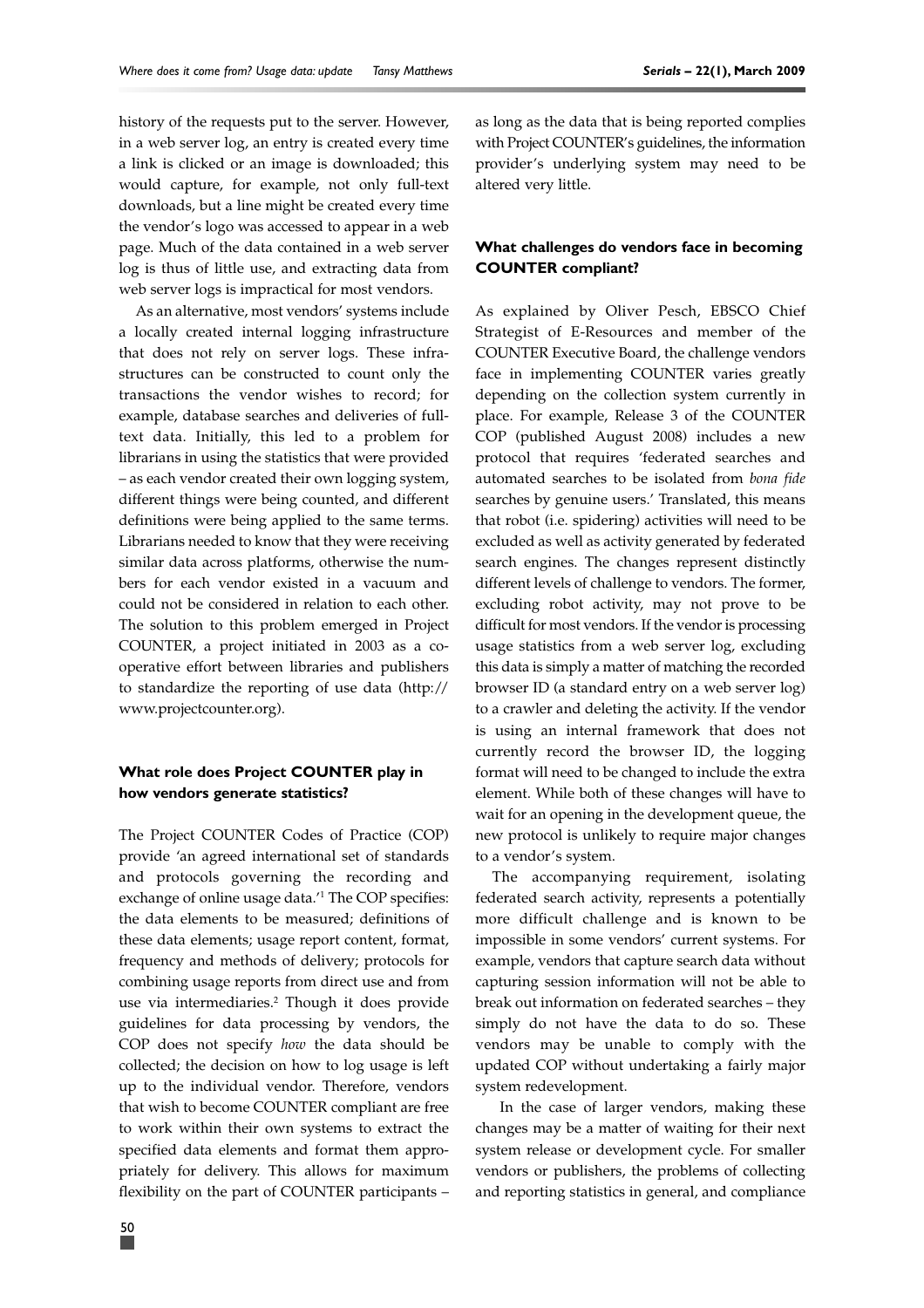in particular, may be increased by a lack of technical or development staff. As a result, many smaller vendors and publishers are moving to third-party vendors for statistics provision and site maintenance. Given the expectations on vendors for meeting standards such as COUNTER and archiving systems such as  $\rm Portico^3$  and  $\rm LOCKSS^4$ , it has become far more feasible for smaller vendors to contract out to a third party for these services.

## **What software is involved in collection and reporting of usage data?**

As discussed above, on the vendor side the collection and reporting of usage data is entirely up to the particular vendor. Third parties such as HighWire Press, Scholarly IQ, and SurfAid Analytics provide these services on behalf of many smaller vendors. On the library side, however, there are products commercially available to assist libraries in collecting usage data from a variety of vendors, either as stand-alone applications or as part of a larger umbrella product. Scholarly Stats (Swets), 360 COUNTER (Serials Solutions), and Journal Use Reports (Thompson Reuters) are all stand-alone products. Ex Libris and Innovative Interfaces, Inc. both include usage statistics collection features in their electronic resource management systems (ERMs).

In all cases, the products rely on COUNTERcompliant reports provided by vendors as a basis for a variety of cost-per-use and usage level/ ranking reports. Intended to facilitate usage collection for libraries, these services do not require highly technical implementations on the library side – those that are not contained within an ERM are accessed through web interfaces. An important common denominator in these products is that they currently rely on, or plan to implement, the SUSHI protocol to automate collection of usage data, making the consolidation of data viable across a large number of both libraries and vendors.

The Standardized Usage Harvesting Initiative (SUSHI) Protocol is a NISO standard that 'defines an automated request and response model for the harvesting of electronic resource usage data utilizing a Web services framework.'5 In plain terms, SUSHI makes it possible to automate the retrieval of COUNTER-compliant usage reports by providing a standard 'wrapper' around COUNTER XML files. This means that, to a computer system, the data will always look the same, regardless of the vendor it comes from. A programmer can then develop a service that uses a single 'call' to get the data – if the data was not standard, a different call would have to be used for each vendor, an unfeasible prospect.

For institutions that do not subscribe to a product, like an ERM, that can 'grab' their statistical data, SUSHI offers the possibility of an open-source solution. Working with Adam Chandler and others, Tommy Barker at the University of Pennsylvania has developed a web service that can place the 'call' and retrieve the XML data from the vendor's server. He is currently working on a client toolkit that a programmer will be able to use to read the data that the vendor's server returns. Barker warns that the implementation of the service he created is work for a developer with the appropriate knowledge – yet another area where librarians will need to work closely with IT staff in search of a solution.<sup>6</sup>

Hopefully, at some point an open-source 'plug and play' solution will be available. Meanwhile, libraries that do not have the luxury of such technical expertise (my consortium, the Virtual Library of Virginia, falls into this category) will have to decide whether to continue processing statistics manually (as we do) or to invest in a service like those noted above. In our case, we have developed a local system, based on Microsoft Excel and a few 'pirated' macros, for automating the processing of COUNTER-compliant statistics to a point where we are well able to manage the processing in-house and will continue to do so for the foreseeable future. It must be noted, however, that as a consortium that does not share a common integrated library system (ILS), we faced specific challenges that merited the 'experimenting' time that was invested in creating our system, and we still look forward to being able to implement a SUSHI-based solution in the future.

Although the intellectual processes involved in information seeking (i.e. search and browse) still closely resemble those employed in a physical library, the revolution that has occurred in information access over the past two decades has been so profound as to require no elaboration here. At this point, it is up to librarians and vendors to work together to identify and assess the ways in which we are serving our patrons in an everexpanding online environment. Consistent, reliable